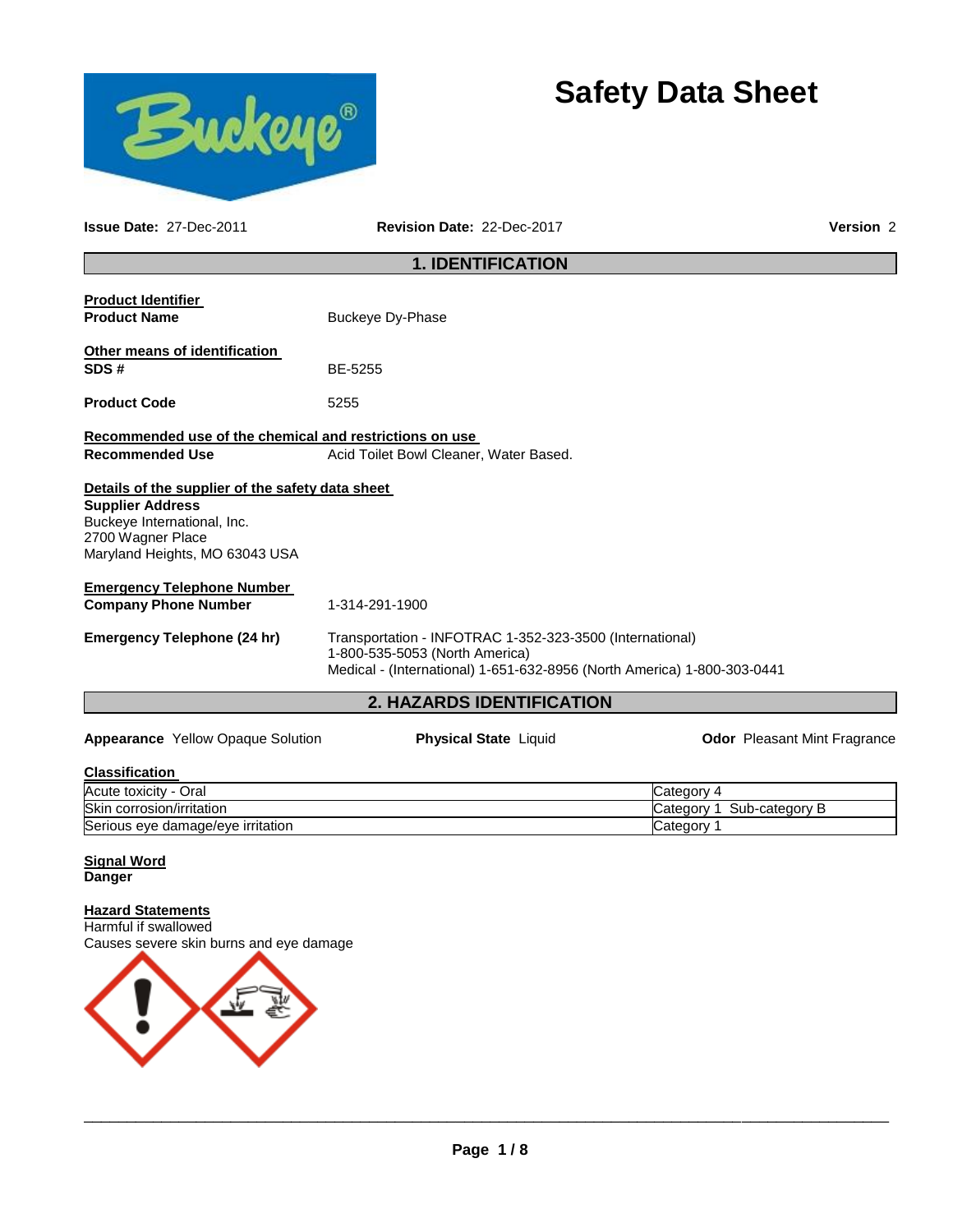## **Precautionary Statements - Prevention**

Wash face, hands and any exposed skin thoroughly after handling Do not eat, drink or smoke when using this product Do not breathe dust/fume/gas/mist/vapors/spray Wear protective gloves/protective clothing/eye protection/face protection

## **Precautionary Statements - Response**

Immediately call a poison center or doctor/physician IF IN EYES: Rinse cautiously with water for several minutes. Remove contact lenses, if present and easy to do. Continue rinsing Immediately call a poison center or doctor/physician IF ON SKIN (or hair): Remove/Take off immediately all contaminated clothing. Rinse skin with water/shower Wash contaminated clothing before reuse IF INHALED: Remove victim to fresh air and keep at rest in a position comfortable for breathing Immediately call a poison center or doctor/physician IF SWALLOWED: Call a POISON CENTER or doctor/physician if you feel unwell Rinse mouth Do not induce vomiting

\_\_\_\_\_\_\_\_\_\_\_\_\_\_\_\_\_\_\_\_\_\_\_\_\_\_\_\_\_\_\_\_\_\_\_\_\_\_\_\_\_\_\_\_\_\_\_\_\_\_\_\_\_\_\_\_\_\_\_\_\_\_\_\_\_\_\_\_\_\_\_\_\_\_\_\_\_\_\_\_\_\_\_\_\_\_\_\_\_\_\_\_\_

## **Precautionary Statements - Storage**

Store in a well-ventilated place. Keep container tightly closed Store locked up

#### **Precautionary Statements - Disposal**

Dispose of contents/container to an approved waste disposal plant

#### **Other Hazards**

Harmful to aquatic life with long lasting effects

# **3. COMPOSITION/INFORMATION ON INGREDIENTS**

| <b>Chemical Name</b> | CAS No          | Weight-% |
|----------------------|-----------------|----------|
| Hydrochloric acid    | 7647<br>'7-01-u |          |
| Phosphoric Acid      | 7664-38-2       |          |

\*\*If Chemical Name/CAS No is "proprietary" and/or Weight-% is listed as a range, the specific chemical identity and/or percentage of composition has been withheld as a trade secret.\*\*

## **4. FIRST-AID MEASURES**

#### **First Aid Measures**

| <b>General Advice</b> | Provide this SDS to medical personnel for treatment.                                                                                                                                                                                            |
|-----------------------|-------------------------------------------------------------------------------------------------------------------------------------------------------------------------------------------------------------------------------------------------|
| <b>Eve Contact</b>    | IF IN EYES: Rinse cautiously with water for several minutes. Remove contact lenses, if<br>present and easy to do. Continue rinsing. Immediately call a poison center or<br>doctor/physician.                                                    |
| <b>Skin Contact</b>   | IF ON SKIN (or hair): Remove/Take off immediately all contaminated clothing. Rinse skin<br>with water/shower. Immediately call a poison center or doctor/physician. Wash<br>contaminated clothing before reuse.                                 |
| Inhalation            | IF INHALED: Remove victim to fresh air and keep at rest in a position comfortable for<br>breathing. Immediately call a poison center or doctor/physician.                                                                                       |
| Ingestion             | IF SWALLOWED:. Have person sip a glass of water if able to swallow. Give two large<br>glasses of water. Do NOT induce vomiting. Never give anything by mouth to an<br>unconscious person. Immediately call a poison center or doctor/physician. |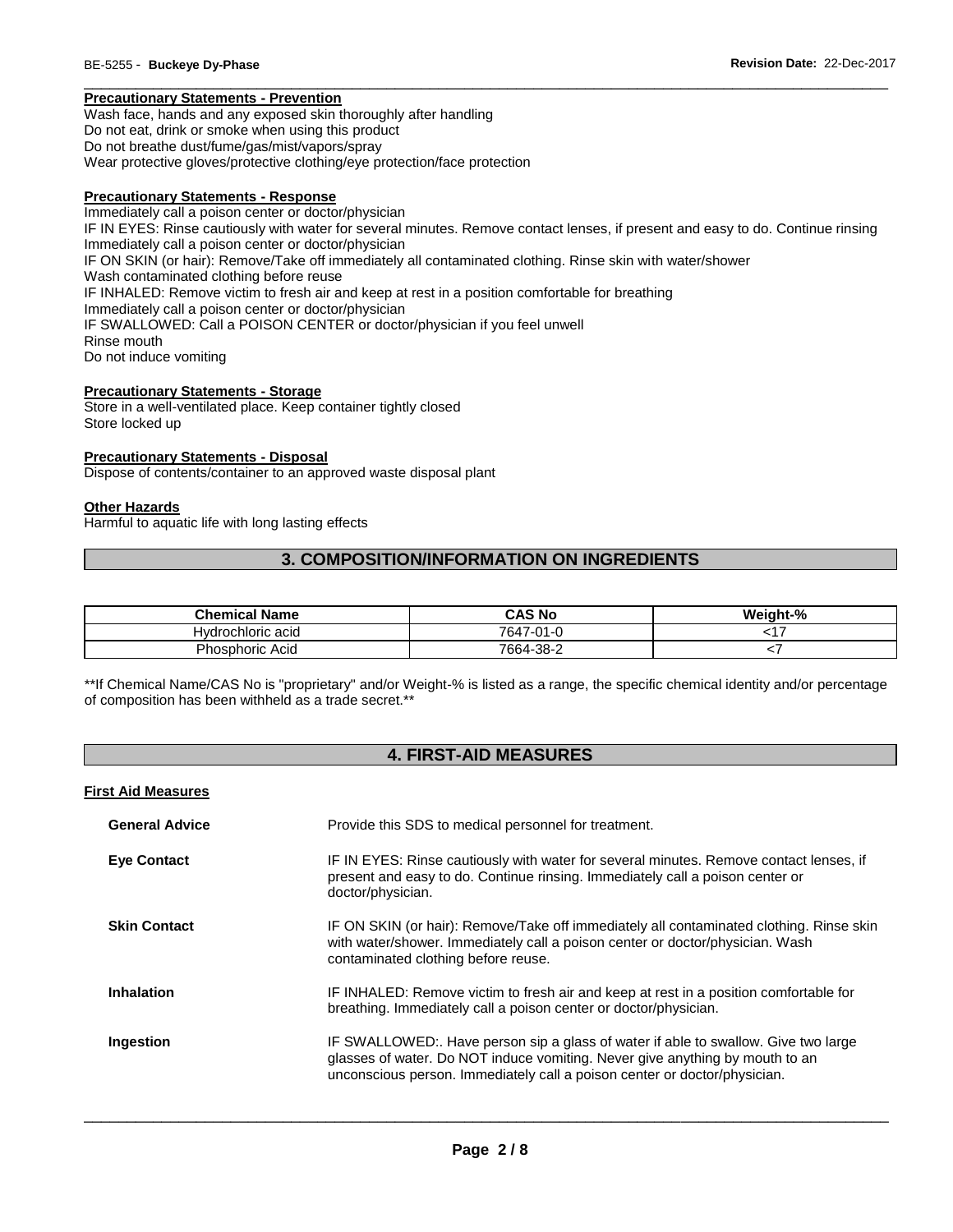#### **Most important symptoms and effects**

**Symptoms** Causes severe skin burns and eye damage. Harmful if swallowed.

#### **Indication of any immediate medical attention and special treatment needed**

**Notes to Physician**  Treat symptomatically.

## **5. FIRE-FIGHTING MEASURES**

\_\_\_\_\_\_\_\_\_\_\_\_\_\_\_\_\_\_\_\_\_\_\_\_\_\_\_\_\_\_\_\_\_\_\_\_\_\_\_\_\_\_\_\_\_\_\_\_\_\_\_\_\_\_\_\_\_\_\_\_\_\_\_\_\_\_\_\_\_\_\_\_\_\_\_\_\_\_\_\_\_\_\_\_\_\_\_\_\_\_\_\_\_

#### **Suitable Extinguishing Media**

Use extinguishing measures that are appropriate to local circumstances and the surrounding environment.

**Unsuitable Extinguishing Media** Not determined.

#### **Specific Hazards Arising from the Chemical**

Not determined.

**Hazardous Combustion Products** Carbon oxides. Phosphorus oxides. Hydrogen chloride. Chlorine.

#### **Protective equipment and precautions for firefighters**

As in any fire, wear self-contained breathing apparatus pressure-demand, MSHA/NIOSH (approved or equivalent) and full protective gear.

## **6. ACCIDENTAL RELEASE MEASURES**

#### **Personal precautions, protective equipment and emergency procedures**

| <b>Personal Precautions</b> | Use personal protective equipment as required. |  |
|-----------------------------|------------------------------------------------|--|
|                             |                                                |  |

**Environmental Precautions** See Section 12 for additional Ecological Information.

#### **Methods and material for containment and cleaning up**

| <b>Methods for Containment</b> | Prevent further leakage or spillage if safe to do so.                                                                                                                                                       |
|--------------------------------|-------------------------------------------------------------------------------------------------------------------------------------------------------------------------------------------------------------|
| <b>Methods for Clean-Up</b>    | Pick up with mop, wet/dry vac, or absorbent material. Rinse area with clear water and allow<br>floor to dry before allowing traffic. Dispose of in accordance with federal, state and local<br>regulations. |

## **7. HANDLING AND STORAGE**

#### **Precautions for safe handling**

**Advice on Safe Handling** Handle in accordance with good industrial hygiene and safety practice. Wash face, hands, and any exposed skin thoroughly after handling. Do not eat, drink or smoke when using this product. Do not breathe dust/fume/gas/mist/vapors/spray. Wear protective gloves/protective clothing and eye/face protection.

### **Conditions for safe storage, including any incompatibilities**

| <b>Storage Conditions</b> | Keep container tightly closed and store in a cool, dry and well-ventilated place. Store locked<br>up. |
|---------------------------|-------------------------------------------------------------------------------------------------------|
| Incompatible Materials    | Do not mix with chlorinated detergents (bleach). Caustics. Alkalis. Metals.                           |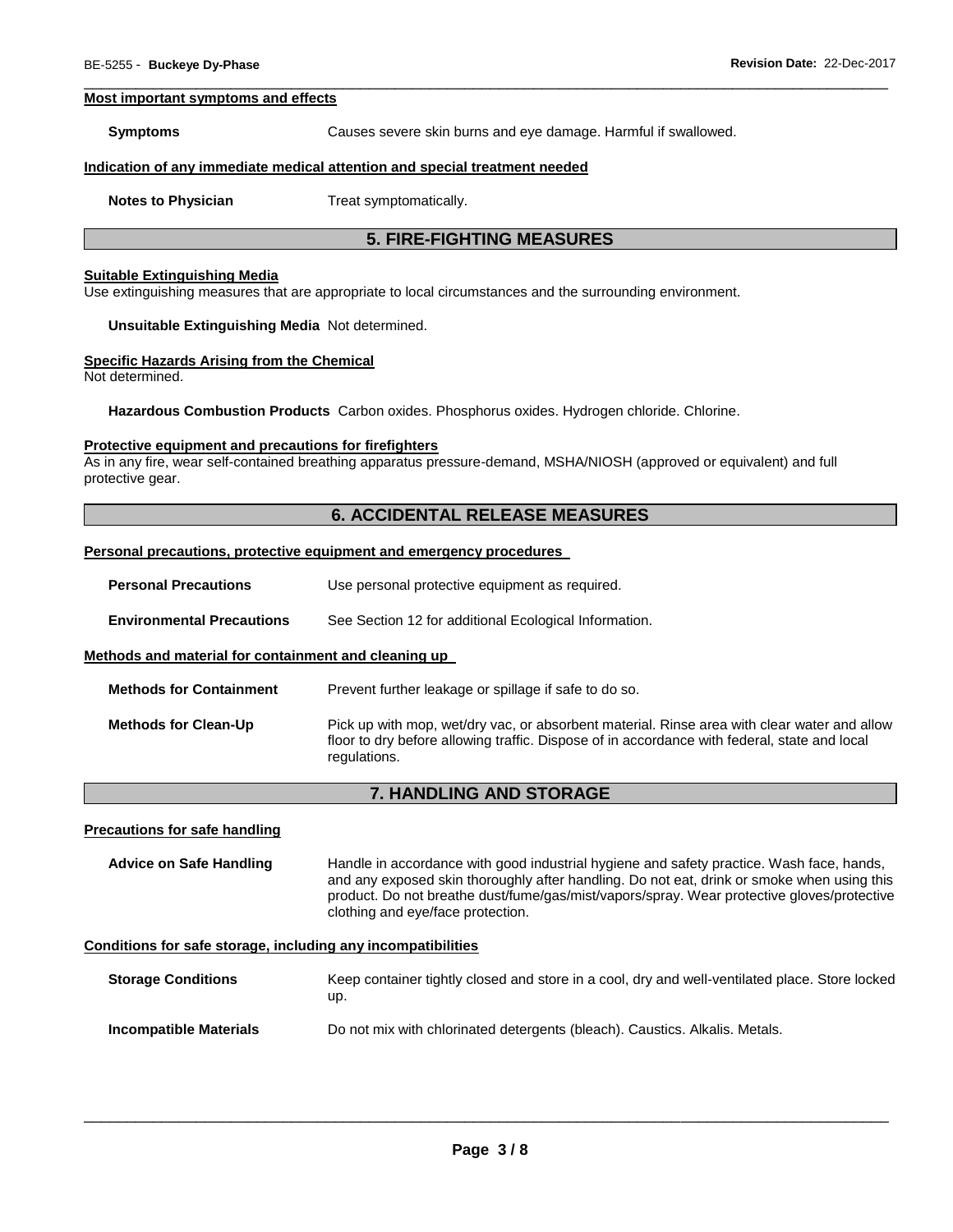## \_\_\_\_\_\_\_\_\_\_\_\_\_\_\_\_\_\_\_\_\_\_\_\_\_\_\_\_\_\_\_\_\_\_\_\_\_\_\_\_\_\_\_\_\_\_\_\_\_\_\_\_\_\_\_\_\_\_\_\_\_\_\_\_\_\_\_\_\_\_\_\_\_\_\_\_\_\_\_\_\_\_\_\_\_\_\_\_\_\_\_\_\_ **8. EXPOSURE CONTROLS/PERSONAL PROTECTION**

## **Exposure Guidelines**

| <b>Chemical Name</b>           | <b>ACGIH TLV</b>                                     | <b>OSHA PEL</b>                                                                                                    | <b>NIOSH IDLH</b>                                                                     |
|--------------------------------|------------------------------------------------------|--------------------------------------------------------------------------------------------------------------------|---------------------------------------------------------------------------------------|
| Hydrochloric acid<br>7647-01-0 | Ceiling: 2 ppm                                       | (vacated) Ceiling: 5 ppm<br>(vacated) Ceiling: $7 \text{ mg/m}^3$<br>Ceiling: 5 ppm<br>Ceiling: $7 \text{ mg/m}^3$ | IDLH: 50 ppm<br>Ceiling: 5 ppm<br>Ceiling: $7 \text{ ma/m}^3$                         |
| Phosphoric Acid<br>7664-38-2   | STEL: $3 \text{ mg/m}^3$<br>TWA: 1 mg/m <sup>3</sup> | TWA: 1 mg/m <sup>3</sup><br>(vacated) TWA: 1 mg/m $3$<br>(vacated) STEL: $3 \text{ mg/m}^3$                        | IDLH: 1000 mg/m <sup>3</sup><br>TWA: 1 mg/m <sup>3</sup><br>STEL: 3 mg/m <sup>3</sup> |

## **Appropriate engineering controls**

| Apply technical measures to comply with the occupational exposure limits. Showers.<br>Eyewash stations. Ventilation systems.        |  |
|-------------------------------------------------------------------------------------------------------------------------------------|--|
| Individual protection measures, such as personal protective equipment                                                               |  |
| Refer to 29 CFR 1910.133 for eye and face protection regulations. Wear safety glasses or<br>goggles to protect against exposure.    |  |
| Refer to 29 CFR 1910.138 for appropriate skin and body protection. Wear rubber gloves or<br>other impervious gloves.                |  |
| Refer to 29 CFR 1910.134 for respiratory protection requirements. No protective equipment<br>is needed under normal use conditions. |  |
|                                                                                                                                     |  |

**General Hygiene Considerations** Handle in accordance with good industrial hygiene and safety practice. Wash face, hands and any exposed skin thoroughly after handling.

# **9. PHYSICAL AND CHEMICAL PROPERTIES**

## **Information on basic physical and chemical properties**

| <b>Property</b><br><b>Values</b><br>Remarks • Method<br>рH<br>1><br><b>Melting Point/Freezing Point</b><br>Not determined<br>100 °C / 212 °F<br><b>Boiling Point/Boiling Range</b><br><b>Flash Point</b><br>Not determined<br><b>Evaporation Rate</b><br>(Water = 1)<br>1.0<br><b>Flammability (Solid, Gas)</b><br>Liquid- Not Applicable<br><b>Upper Flammability Limits</b><br>Not determined<br><b>Lower Flammability Limit</b><br>Not determined<br><b>Vapor Pressure</b><br>Not determined<br><b>Vapor Density</b><br>Not determined<br><b>Specific Gravity</b><br>1.13<br><b>Water Solubility</b><br>Miscible in water<br>Solubility in other solvents<br>Not determined<br><b>Partition Coefficient</b><br>Not determined<br><b>Auto-ignition Temperature</b><br>Not determined<br><b>Decomposition Temperature</b><br>Not determined<br><b>Kinematic Viscosity</b><br>Not determined<br><b>Dynamic Viscosity</b><br>Not determined<br><b>Explosive Properties</b><br>Not determined<br><b>Oxidizing Properties</b><br>Not determined | <b>Physical State</b><br>Appearance<br>Color | Liquid<br><b>Yellow Opaque Solution</b><br>Yellow | Odor<br><b>Odor Threshold</b> | <b>Pleasant Mint Fragrance</b><br>Not determined |
|----------------------------------------------------------------------------------------------------------------------------------------------------------------------------------------------------------------------------------------------------------------------------------------------------------------------------------------------------------------------------------------------------------------------------------------------------------------------------------------------------------------------------------------------------------------------------------------------------------------------------------------------------------------------------------------------------------------------------------------------------------------------------------------------------------------------------------------------------------------------------------------------------------------------------------------------------------------------------------------------------------------------------------------------|----------------------------------------------|---------------------------------------------------|-------------------------------|--------------------------------------------------|
|                                                                                                                                                                                                                                                                                                                                                                                                                                                                                                                                                                                                                                                                                                                                                                                                                                                                                                                                                                                                                                              |                                              |                                                   |                               |                                                  |
|                                                                                                                                                                                                                                                                                                                                                                                                                                                                                                                                                                                                                                                                                                                                                                                                                                                                                                                                                                                                                                              |                                              |                                                   |                               |                                                  |
|                                                                                                                                                                                                                                                                                                                                                                                                                                                                                                                                                                                                                                                                                                                                                                                                                                                                                                                                                                                                                                              |                                              |                                                   |                               |                                                  |
|                                                                                                                                                                                                                                                                                                                                                                                                                                                                                                                                                                                                                                                                                                                                                                                                                                                                                                                                                                                                                                              |                                              |                                                   |                               |                                                  |
|                                                                                                                                                                                                                                                                                                                                                                                                                                                                                                                                                                                                                                                                                                                                                                                                                                                                                                                                                                                                                                              |                                              |                                                   |                               |                                                  |
|                                                                                                                                                                                                                                                                                                                                                                                                                                                                                                                                                                                                                                                                                                                                                                                                                                                                                                                                                                                                                                              |                                              |                                                   |                               |                                                  |
|                                                                                                                                                                                                                                                                                                                                                                                                                                                                                                                                                                                                                                                                                                                                                                                                                                                                                                                                                                                                                                              |                                              |                                                   |                               |                                                  |
|                                                                                                                                                                                                                                                                                                                                                                                                                                                                                                                                                                                                                                                                                                                                                                                                                                                                                                                                                                                                                                              |                                              |                                                   |                               |                                                  |
|                                                                                                                                                                                                                                                                                                                                                                                                                                                                                                                                                                                                                                                                                                                                                                                                                                                                                                                                                                                                                                              |                                              |                                                   |                               |                                                  |
|                                                                                                                                                                                                                                                                                                                                                                                                                                                                                                                                                                                                                                                                                                                                                                                                                                                                                                                                                                                                                                              |                                              |                                                   |                               |                                                  |
|                                                                                                                                                                                                                                                                                                                                                                                                                                                                                                                                                                                                                                                                                                                                                                                                                                                                                                                                                                                                                                              |                                              |                                                   |                               |                                                  |
|                                                                                                                                                                                                                                                                                                                                                                                                                                                                                                                                                                                                                                                                                                                                                                                                                                                                                                                                                                                                                                              |                                              |                                                   |                               |                                                  |
|                                                                                                                                                                                                                                                                                                                                                                                                                                                                                                                                                                                                                                                                                                                                                                                                                                                                                                                                                                                                                                              |                                              |                                                   |                               |                                                  |
|                                                                                                                                                                                                                                                                                                                                                                                                                                                                                                                                                                                                                                                                                                                                                                                                                                                                                                                                                                                                                                              |                                              |                                                   |                               |                                                  |
|                                                                                                                                                                                                                                                                                                                                                                                                                                                                                                                                                                                                                                                                                                                                                                                                                                                                                                                                                                                                                                              |                                              |                                                   |                               |                                                  |
|                                                                                                                                                                                                                                                                                                                                                                                                                                                                                                                                                                                                                                                                                                                                                                                                                                                                                                                                                                                                                                              |                                              |                                                   |                               |                                                  |
|                                                                                                                                                                                                                                                                                                                                                                                                                                                                                                                                                                                                                                                                                                                                                                                                                                                                                                                                                                                                                                              |                                              |                                                   |                               |                                                  |
|                                                                                                                                                                                                                                                                                                                                                                                                                                                                                                                                                                                                                                                                                                                                                                                                                                                                                                                                                                                                                                              |                                              |                                                   |                               |                                                  |
|                                                                                                                                                                                                                                                                                                                                                                                                                                                                                                                                                                                                                                                                                                                                                                                                                                                                                                                                                                                                                                              |                                              |                                                   |                               |                                                  |
|                                                                                                                                                                                                                                                                                                                                                                                                                                                                                                                                                                                                                                                                                                                                                                                                                                                                                                                                                                                                                                              |                                              |                                                   |                               |                                                  |
|                                                                                                                                                                                                                                                                                                                                                                                                                                                                                                                                                                                                                                                                                                                                                                                                                                                                                                                                                                                                                                              |                                              |                                                   |                               |                                                  |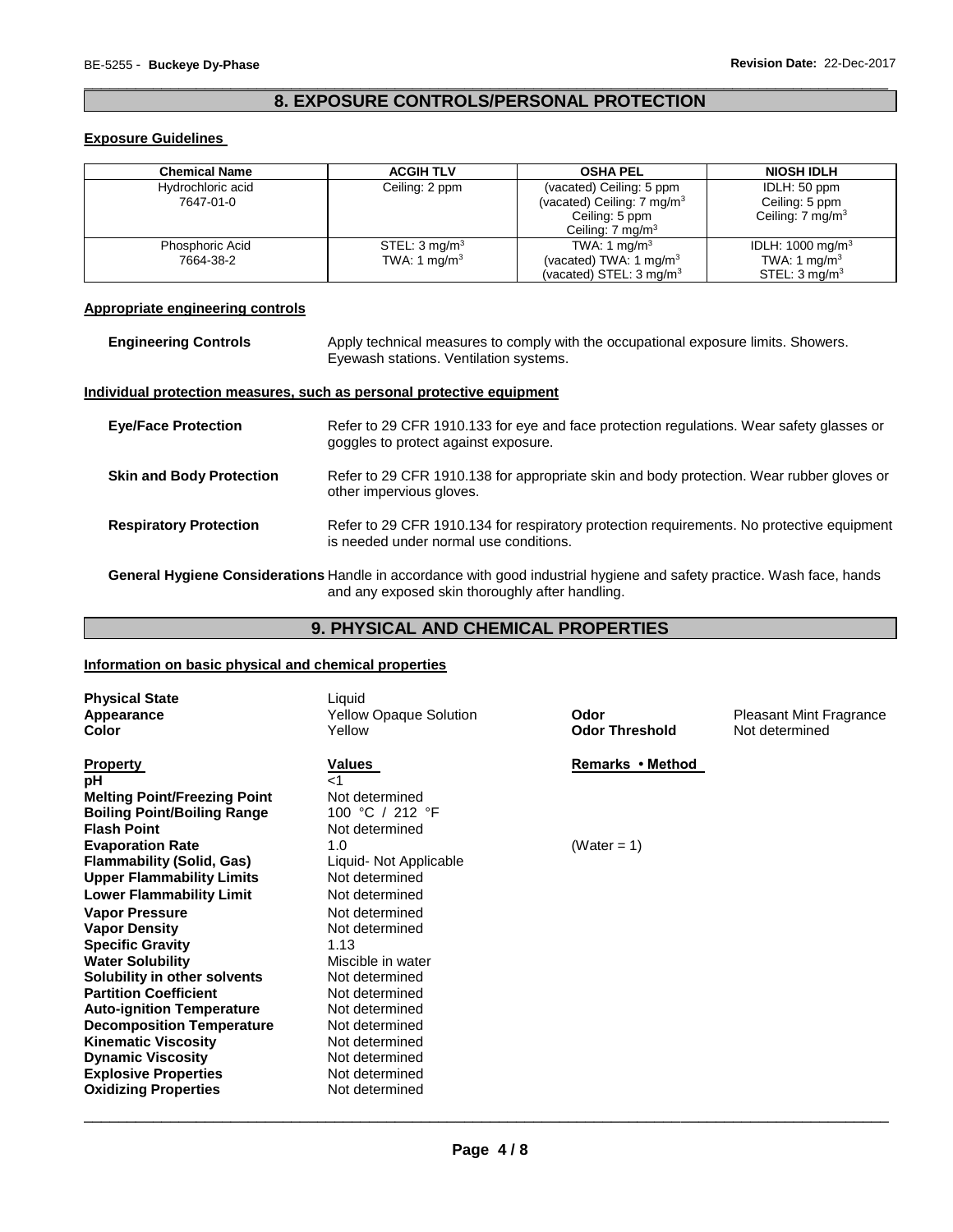## \_\_\_\_\_\_\_\_\_\_\_\_\_\_\_\_\_\_\_\_\_\_\_\_\_\_\_\_\_\_\_\_\_\_\_\_\_\_\_\_\_\_\_\_\_\_\_\_\_\_\_\_\_\_\_\_\_\_\_\_\_\_\_\_\_\_\_\_\_\_\_\_\_\_\_\_\_\_\_\_\_\_\_\_\_\_\_\_\_\_\_\_\_ **10. STABILITY AND REACTIVITY**

## **Reactivity**

Not reactive under normal conditions.

## **Chemical Stability**

Stable under recommended storage conditions.

### **Possibility of Hazardous Reactions**

None under normal processing.

**Hazardous Polymerization** Hazardous polymerization does not occur.

## **Conditions to Avoid**

Keep out of reach of children.

#### **Incompatible Materials**

Do not mix with chlorinated detergents (bleach). Caustics. Alkalis. Metals.

## **Hazardous Decomposition Products**

Carbon oxides. Phosphorous oxides. Hydrogen chloride. Chlorine.

## **11. TOXICOLOGICAL INFORMATION**

## **Information on likely routes of exposure**

| <b>Product Information</b> |                           |
|----------------------------|---------------------------|
| <b>Eve Contact</b>         | Causes severe eye damage. |
| <b>Skin Contact</b>        | Causes severe skin burns. |
| <b>Inhalation</b>          | Do not inhale.            |
| Ingestion                  | Harmful if swallowed.     |

## **Component Information**

| <b>Chemical Name</b>                       | Oral LD50             | <b>Dermal LD50</b>      | <b>Inhalation LC50</b>           |
|--------------------------------------------|-----------------------|-------------------------|----------------------------------|
| Hydrochloric acid<br>7647-01-0             | 238 - 277 mg/kg (Rat) | $> 5010$ mg/kg (Rabbit) | $= 1.68$ mg/L (Rat) 1 h          |
| Tallow Alkylamine Ethoxylate<br>61791-26-2 | $= 620$ mg/kg (Rat)   | $> 10$ g/kg (Rat)       | $\blacksquare$                   |
| Phosphoric Acid<br>7664-38-2               | $= 1530$ mg/kg (Rat)  | $= 2740$ mg/kg (Rabbit) | $> 850 \text{ mg/m}^3$ (Rat) 1 h |
| Methyl salicylate<br>119-36-8              | $= 887$ mg/kg (Rat)   | $>$ 5000 mg/kg (Rabbit) | -                                |

## **Information on physical, chemical and toxicological effects**

**Symptoms** Please see section 4 of this SDS for symptoms.

#### **Delayed and immediate effects as well as chronic effects from short and long-term exposure**

**Carcinogenicity** Group 3 IARC components are "not classifiable as human carcinogens".

| - - -<br>Chemical<br>Name                     | <b>ACGIH</b> | <b>IARC</b> | <b>NTF</b><br>. | <b>OSHA</b> |
|-----------------------------------------------|--------------|-------------|-----------------|-------------|
| Hvdrochloric acid<br>7647<br>$\sim$<br>7-01-G |              | Group ∶     |                 |             |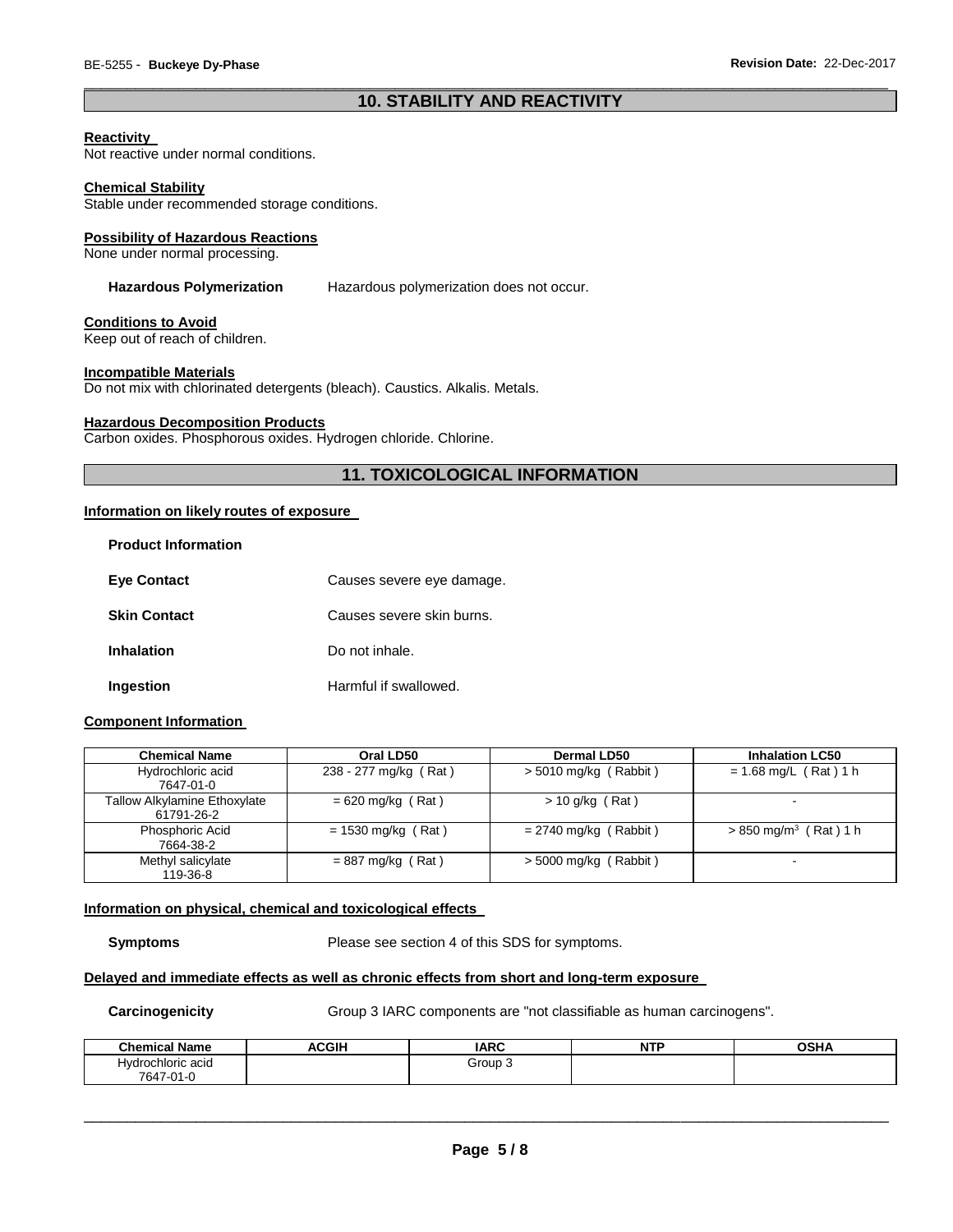## **Legend**

*IARC (International Agency for Research on Cancer) Group 3 IARC components are "not classifiable as human carcinogens"* 

## **Numerical measures of toxicity**

Not determined

## **12. ECOLOGICAL INFORMATION**

\_\_\_\_\_\_\_\_\_\_\_\_\_\_\_\_\_\_\_\_\_\_\_\_\_\_\_\_\_\_\_\_\_\_\_\_\_\_\_\_\_\_\_\_\_\_\_\_\_\_\_\_\_\_\_\_\_\_\_\_\_\_\_\_\_\_\_\_\_\_\_\_\_\_\_\_\_\_\_\_\_\_\_\_\_\_\_\_\_\_\_\_\_

## **Ecotoxicity**

Harmful to aquatic life with long lasting effects.

## **Component Information**

| <b>Chemical Name</b>           | Algae/aguatic plants | <b>Fish</b>                                    | <b>Toxicity to</b><br>microorganisms | Crustacea                            |
|--------------------------------|----------------------|------------------------------------------------|--------------------------------------|--------------------------------------|
| Hydrochloric acid<br>7647-01-0 |                      | 282: 96 h Gambusia affinis<br>mg/L LC50 static |                                      |                                      |
| Phosphoric Acid<br>7664-38-2   |                      | 3 - 3.5: 96 h Gambusia<br>affinis mg/L LC50    |                                      | 4.6: 12 h Daphnia magna<br>mg/L EC50 |
| Methyl salicylate<br>119-36-8  |                      |                                                |                                      | 50: 24 h Daphnia magna<br>mg/L EC50  |

## **Persistence/Degradability**

Not determined.

## **Bioaccumulation**

Not determined.

## **Mobility**

| <b>Chemical Name</b> | <b>Coefficient</b><br>Partition |
|----------------------|---------------------------------|
| Methyl salicylate    | 2.55                            |
| 119-36-8             |                                 |

## **Other Adverse Effects**

Not determined

# **13. DISPOSAL CONSIDERATIONS**

#### **Waste Treatment Methods**

| <b>Disposal of Wastes</b>     | Disposal should be in accordance with applicable regional, national and local laws and<br>regulations. |
|-------------------------------|--------------------------------------------------------------------------------------------------------|
| <b>Contaminated Packaging</b> | Disposal should be in accordance with applicable regional, national and local laws and<br>regulations. |

## **California Hazardous Waste Status**

| <b>Chemical Name</b>   | California Hazardous Waste Status |
|------------------------|-----------------------------------|
| <b>Phosphoric Acid</b> | Corrosive                         |
| 7664-38-2              |                                   |

# **14. TRANSPORT INFORMATION**

| <b>Note</b><br>$\sim$ $\sim$ | Please see current shipping paper for most up to date shipping information, including |
|------------------------------|---------------------------------------------------------------------------------------|
|                              | exemptions and special circumstances.                                                 |
|                              |                                                                                       |

**DOT Consumer Commodity, ORM-D**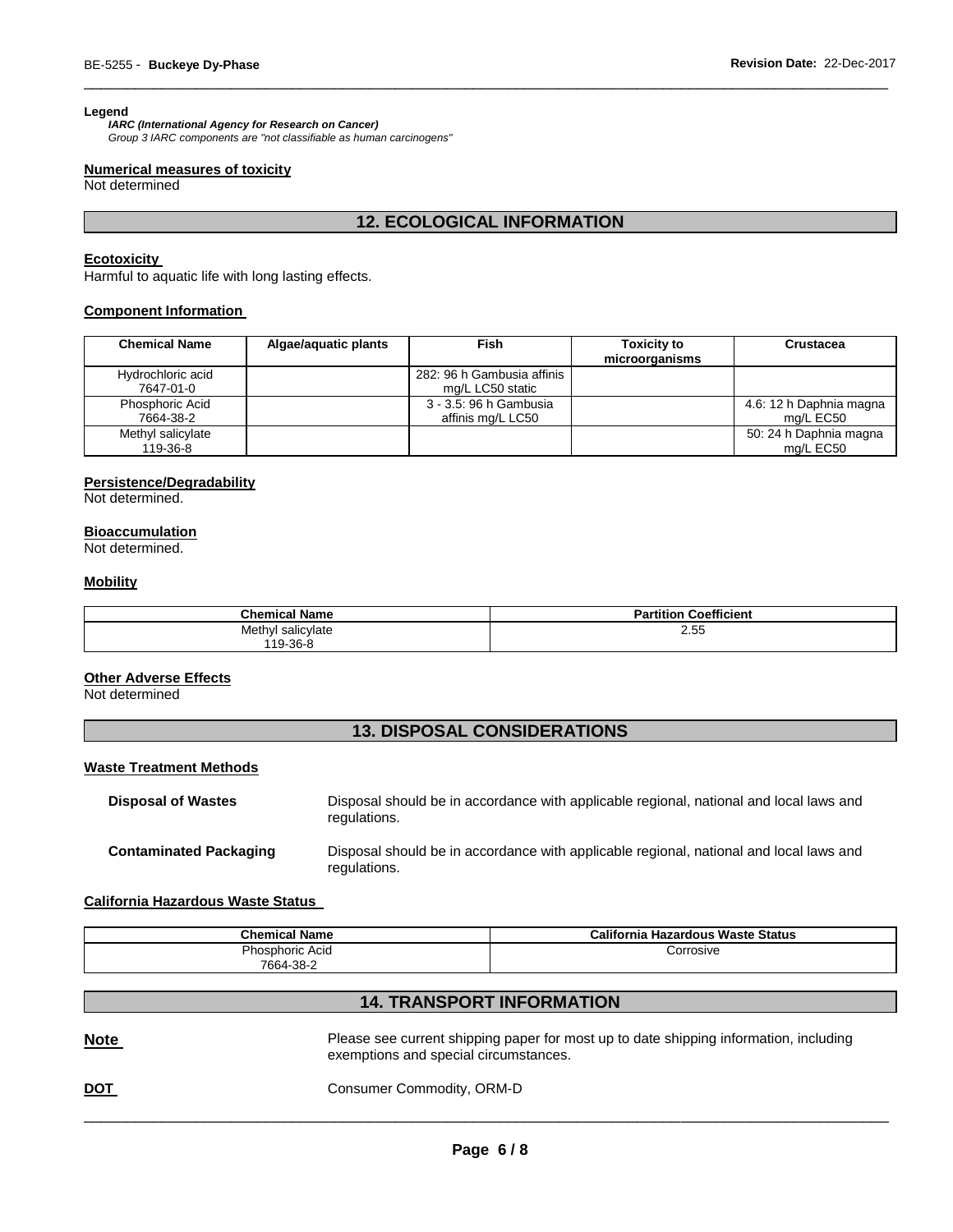| IAIA                        |                                                               |
|-----------------------------|---------------------------------------------------------------|
| UN/ID No                    | UN1760                                                        |
| <b>Proper Shipping Name</b> | Corrosive liquid, n.o.s. (Phosphoric acid, Hydrochloric acid) |
| <b>Hazard Class</b>         | 8                                                             |
| <b>Packing Group</b>        | Ш                                                             |
| <b>IMDG</b>                 |                                                               |
| <b>UN/ID No</b>             | UN1760                                                        |
| <b>Proper Shipping Name</b> | Corrosive liquid, n.o.s. (Phosphoric acid, Hydrochloric acid) |
| <b>Hazard Class</b>         | 8                                                             |
| <b>Packing Group</b>        |                                                               |

# **15. REGULATORY INFORMATION**

\_\_\_\_\_\_\_\_\_\_\_\_\_\_\_\_\_\_\_\_\_\_\_\_\_\_\_\_\_\_\_\_\_\_\_\_\_\_\_\_\_\_\_\_\_\_\_\_\_\_\_\_\_\_\_\_\_\_\_\_\_\_\_\_\_\_\_\_\_\_\_\_\_\_\_\_\_\_\_\_\_\_\_\_\_\_\_\_\_\_\_\_\_

## **International Inventories**

| <b>Chemical Name</b> | TSCA    | DSL | <b>NDSL</b> | <b>EINECS</b> | <b>ELINCS</b> | ENCS    | <b>IECSC</b> | <b>KECL</b> | <b>PICCS</b> | <b>AICS</b> |
|----------------------|---------|-----|-------------|---------------|---------------|---------|--------------|-------------|--------------|-------------|
| Hvdrochloric acid    | Present |     |             | Present       |               | Present |              | Present     |              |             |
| Phosphoric Acid      | Present |     |             | Present       |               | Present |              | Present     |              |             |

#### **Legend:**

**IATA** 

*TSCA - United States Toxic Substances Control Act Section 8(b) Inventory* 

*DSL/NDSL - Canadian Domestic Substances List/Non-Domestic Substances List* 

*EINECS/ELINCS - European Inventory of Existing Chemical Substances/European List of Notified Chemical Substances* 

*ENCS - Japan Existing and New Chemical Substances* 

*IECSC - China Inventory of Existing Chemical Substances* 

*KECL - Korean Existing and Evaluated Chemical Substances* 

*PICCS - Philippines Inventory of Chemicals and Chemical Substances* 

*AICS - Australian Inventory of Chemical Substances* 

## **US Federal Regulations**

## **CERCLA**

This material, as supplied, contains one or more substances regulated as a hazardous substance under the Comprehensive Environmental Response Compensation and Liability Act (CERCLA) (40 CFR 302)

| <b>Chemical Name</b> | <b>Hazardous Substances RQs</b> | <b>CERCLA/SARA RQ</b> | <b>Reportable Quantity (RQ)</b> |
|----------------------|---------------------------------|-----------------------|---------------------------------|
| Hydrochloric acid    | 5000 lb                         | 5000 lb               | RQ 5000 lb final RQ             |
| 7647-01-0            |                                 |                       | RQ 2270 kg final RQ             |
| Phosphoric Acid      | 5000 lb                         |                       | RQ 5000 lb final RQ             |
| 7664-38-2            |                                 |                       | RQ 2270 kg final RQ             |

## **SARA 313**

Section 313 of Title III of the Superfund Amendments and Reauthorization Act of 1986 (SARA). This product contains a chemical or chemicals which are subject to the reporting requirements of the Act and Title 40 of the Code of Federal Regulations, Part 372

| <b>Chemical Name</b>          | <b>CAS No</b> | Weight-% | <b>SARA 313 -</b><br>- Threshold<br>Values % |
|-------------------------------|---------------|----------|----------------------------------------------|
| Hydrochloric acid - 7647-01-0 | 7647-01-0     |          | $\cdot\cdot$                                 |

## **CWA (Clean Water Act)**

This product contains the following substances which are regulated pollutants pursuant to the Clean Water Act (40 CFR 122.21 and 40 CFR 122.42)

| <b>Chemical Name</b> | <b>CWA - Reportable</b><br>Quantities | <b>CWA - Toxic Pollutants CWA - Priority Pollutants</b> | <b>CWA - Hazardous</b><br><b>Substances</b> |
|----------------------|---------------------------------------|---------------------------------------------------------|---------------------------------------------|
| Hydrochloric acid    | 5000 lb                               |                                                         |                                             |
| Phosphoric Acid      | 5000 lb                               |                                                         |                                             |